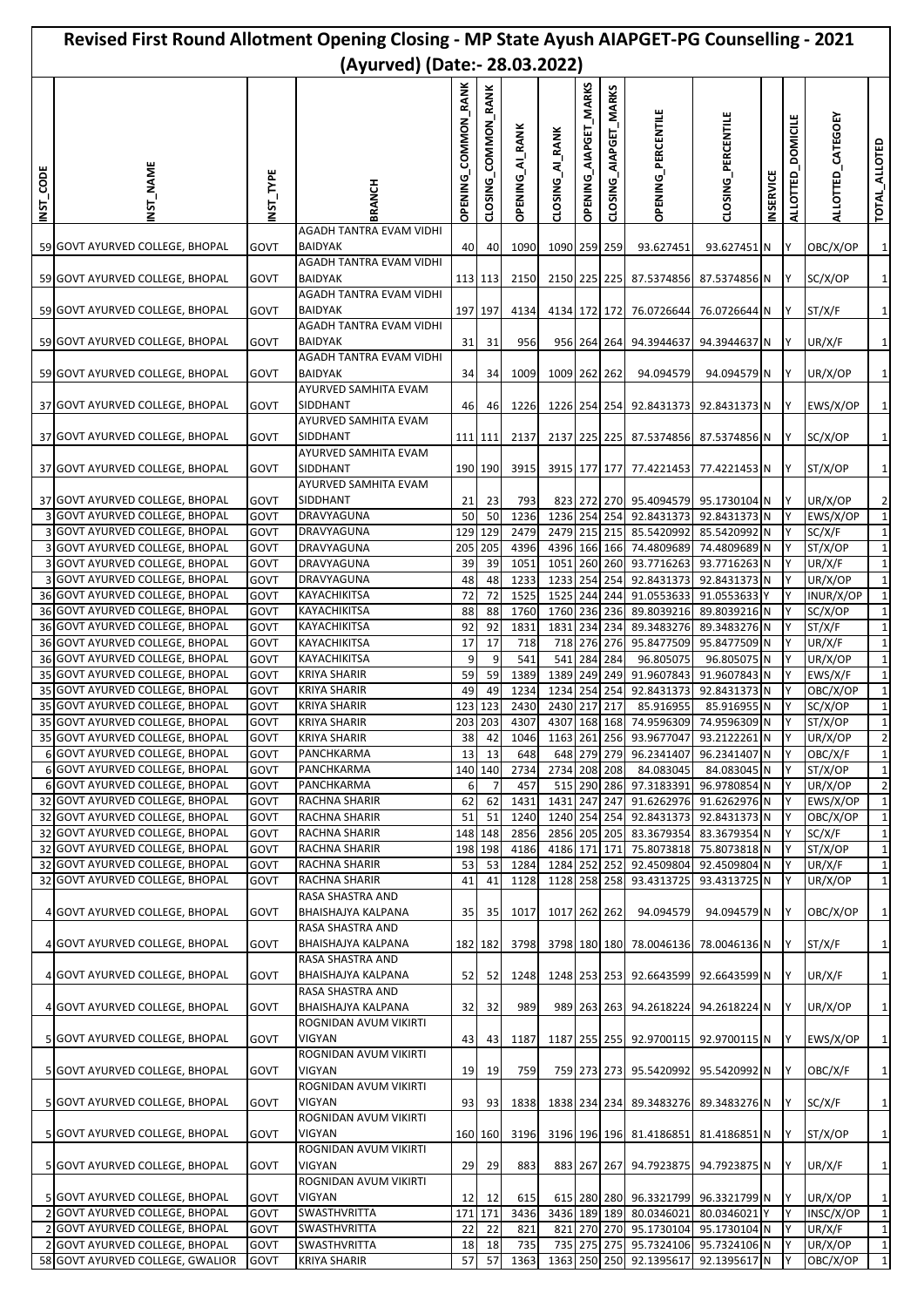| INST_CODE | <b>NAME</b>                                                        | NST_TYPE       | <b>BRANCH</b>                            | COMMON_RANK<br><b>OPENING</b> | COMMON_RANK<br>CLOSING | OPENING_AI_RANK           | CLOSING_AI_RANK | OPENING_AIAPGET_MARKS | _MARKS<br>AIAPG<br>e⊆<br>CLOS | OPENING_PERCENTILE                   | CLOSING PERCENTILE                   | <b>INSERVICE</b> | ALLOTTED_DOMICILE | ALLOTTED_CATEGOEY  | TOTAL_ALLOTED                  |
|-----------|--------------------------------------------------------------------|----------------|------------------------------------------|-------------------------------|------------------------|---------------------------|-----------------|-----------------------|-------------------------------|--------------------------------------|--------------------------------------|------------------|-------------------|--------------------|--------------------------------|
|           | 58 GOVT AYURVED COLLEGE, GWALIOR                                   | <b>GOVT</b>    | KRIYA SHARIR                             | 154                           | 154                    | 3033                      | 3033            |                       |                               | 200 200 82.3068051                   | 82.3068051                           | N                |                   | SC/X/OP            | $\mathbf 1$                    |
|           | 58 GOVT AYURVED COLLEGE, GWALIOR                                   | <b>GOVT</b>    | KRIYA SHARIR                             |                               | 218 218                | 4908                      |                 |                       |                               | 4908 156 156 71.5109573              | 71.5109573 N                         |                  | Y                 | ST/X/OP            | $1\overline{)}$                |
|           | 58 GOVT AYURVED COLLEGE, GWALIOR                                   | GOVT           | KRIYA SHARIR                             | 44                            | 44                     | 1199                      | 1199 255 255    |                       |                               | 92.9700115                           | 92.9700115 N                         |                  | Y                 | UR/X/OP            | $\mathbf{1}$                   |
|           | 1 GOVT AYURVED COLLEGE, REWA                                       | GOVT           | AYURVED SAMHITA EVAM<br>SIDDHANT         | 61                            |                        | 1422                      |                 |                       |                               | 1422 247 247 91.6262976              |                                      |                  | IY.               |                    | $1\overline{)}$                |
|           |                                                                    |                | AYURVED SAMHITA EVAM                     |                               | 61                     |                           |                 |                       |                               |                                      | 91.6262976 N                         |                  |                   | OBC/X/OP           |                                |
|           | 1 GOVT AYURVED COLLEGE, REWA                                       | GOVT           | SIDDHANT                                 |                               | 162 162                | 3201                      |                 |                       |                               | 3201 196 196 81.4186851              | 81.4186851 N                         |                  | IY.               | SC/X/OP            | $\mathbf{1}$                   |
|           |                                                                    |                | AYURVED SAMHITA EVAM                     |                               |                        |                           |                 |                       |                               |                                      |                                      |                  |                   |                    |                                |
|           | 1 GOVT AYURVED COLLEGE, REWA                                       | GOVT           | SIDDHANT                                 |                               | 227 227                | 5190                      |                 |                       |                               | 5190 151 151 69.9250288              | 69.9250288 N                         |                  | IY.               | ST/X/OP            | $\mathbf{1}$                   |
|           |                                                                    |                | AYURVED SAMHITA EVAM                     |                               |                        |                           |                 |                       |                               |                                      |                                      |                  |                   |                    |                                |
|           | 1 GOVT AYURVED COLLEGE, REWA                                       | GOVT           | SIDDHANT                                 | 55                            | 55                     | 1316                      |                 |                       |                               | 1316 251 251 92.3298731              | 92.3298731 N                         |                  | IY.               | UR/X/F             | $1\overline{)}$                |
|           |                                                                    |                | AYURVED SAMHITA EVAM                     |                               |                        |                           |                 |                       |                               |                                      |                                      |                  |                   |                    |                                |
|           | 1 GOVT AYURVED COLLEGE, REWA                                       | GOVT           | SIDDHANT                                 | 54                            | 54                     | 1314                      |                 |                       |                               | 1314 251 251 92.3298731              | 92.3298731 N                         |                  | IY                | UR/X/OP            | $\mathbf{1}$                   |
|           | 38 GOVT AYURVED COLLEGE, UJJAIN                                    | GOVT           | DRAVYAGUNA                               | 58                            | 58                     | 1370                      | 1370 249 249    |                       |                               | 91.9607843                           | 91.9607843 N                         |                  | Υ                 | OBC/X/OP           | $\mathbf{1}$                   |
|           | 38 GOVT AYURVED COLLEGE, UJJAIN                                    | GOVT           | DRAVYAGUNA<br>DRAVYAGUNA                 | 157                           | 157<br>212 212         | 3111                      |                 |                       |                               | 3111 198 198 81.9088812              | 81.9088812 N                         |                  | Υ                 | SC/X/OP            | $1\overline{)}$<br>$\mathbf 1$ |
|           | 38 GOVT AYURVED COLLEGE, UJJAIN<br>38 GOVT AYURVED COLLEGE, UJJAIN | GOVT<br>GOVT   | DRAVYAGUNA                               | 56                            | 56                     | 4644<br>1342              | 4644 161 161    |                       |                               | 73.160323<br>1342 250 250 92.1395617 | 73.160323 N<br>92.1395617 N          |                  | Y<br>IY.          | ST/X/OP<br>UR/X/OP | $1\overline{)}$                |
|           | 39 GOVT AYURVED COLLEGE, UJJAIN                                    | GOVT           | KAYACHIKITSA                             | 78                            | 78                     | 1599                      | 1599 241 241    |                       |                               | 90.6286044                           | 90.6286044                           | Y                | Y                 | INUR/X/OP          | $\mathbf{1}$                   |
|           | 39 GOVT AYURVED COLLEGE, UJJAIN                                    | GOVT           | KAYACHIKITSA                             | 132                           | 132                    | 2548                      |                 |                       |                               | 2548 213 213 85.1499423              | 85.1499423 N                         |                  | Y                 | ST/X/OP            | $\mathbf 1$                    |
|           | 39 GOVT AYURVED COLLEGE, UJJAIN                                    | GOVT           | KAYACHIKITSA                             | 25                            | 25                     | 827                       |                 |                       |                               | 827 270 270 95.1730104               | 95.1730104 N                         |                  | Y                 | UR/X/F             | $\mathbf{1}$                   |
|           | 40 GOVT AYURVED COLLEGE, UJJAIN                                    | GOVT           | RACHNA SHARIR                            | 45                            | 45                     | 1225                      | 1225            |                       | 254 254                       | 92.8431373                           | 92.8431373 N                         |                  | Y                 | EWS/X/OP           | $\overline{1}$                 |
|           | 40 GOVT AYURVED COLLEGE, UJJAIN                                    | GOVT           | RACHNA SHARIR                            | 24                            | 24                     | 825                       | 825             |                       | 270 270                       | 95.1730104                           | 95.1730104 N                         |                  | Υ                 | UR/X/OP            | $\mathbf{1}$                   |
|           | MANSAROVAR AYURVED MEDICAL                                         |                |                                          |                               |                        |                           |                 |                       |                               |                                      |                                      |                  |                   |                    |                                |
|           | <b>COLLEGE AND RESEARCH CENTER</b>                                 |                | AYURVED SAMHITA EVAM                     |                               |                        |                           |                 |                       |                               |                                      |                                      |                  |                   |                    |                                |
|           | 63 BHOPAL                                                          |                | PRIVATE SIDDHANT                         |                               | 282 282                | 7771                      |                 |                       |                               |                                      | 7771 112 112 54.9192618 54.9192618 N |                  | IY.               | OBC/X/OP           | $1\overline{)}$                |
|           | MANSAROVAR AYURVED MEDICAL                                         |                |                                          |                               |                        |                           |                 |                       |                               |                                      |                                      |                  |                   |                    |                                |
|           | <b>COLLEGE AND RESEARCH CENTER</b>                                 |                | AYURVED SAMHITA EVAM                     |                               |                        |                           |                 |                       |                               |                                      |                                      |                  |                   |                    |                                |
|           | 63 BHOPAL<br>MANSAROVAR AYURVED MEDICAL                            |                | PRIVATE SIDDHANT                         |                               | 250 250                | 6367                      |                 |                       |                               |                                      | 6367 131 131 63.0103806 63.0103806 N |                  | Y                 | UR/X/F             | $\mathbf{1}$                   |
|           | <b>COLLEGE AND RESEARCH CENTER</b>                                 |                | AYURVED SAMHITA EVAM                     |                               |                        |                           |                 |                       |                               |                                      |                                      |                  |                   |                    |                                |
|           | 63 BHOPAL                                                          |                | PRIVATE SIDDHANT                         |                               | 236 236                | 5578                      |                 |                       |                               | 5578 144 144 67.6643599              | 67.6643599 N                         |                  | IY.               | UR/X/OP            | $1\overline{)}$                |
|           | MANSAROVAR AYURVED MEDICAL                                         |                |                                          |                               |                        |                           |                 |                       |                               |                                      |                                      |                  |                   |                    |                                |
|           | <b>COLLEGE AND RESEARCH CENTER</b>                                 |                |                                          |                               |                        |                           |                 |                       |                               |                                      |                                      |                  |                   |                    |                                |
|           | 61 BHOPAL                                                          |                | PRIVATE SHALAKYA TANTRA                  |                               | 188 188                | 3882                      |                 |                       |                               |                                      | 3882 177 177 77.4221453 77.4221453 Y |                  | IY.               | INUR/X/OP          | $1\vert$                       |
|           | MANSAROVAR AYURVED MEDICAL                                         |                |                                          |                               |                        |                           |                 |                       |                               |                                      |                                      |                  |                   |                    |                                |
|           | <b>COLLEGE AND RESEARCH CENTER</b>                                 |                |                                          |                               |                        |                           |                 |                       |                               |                                      |                                      |                  |                   |                    |                                |
|           | 61 BHOPAL                                                          |                | PRIVATE SHALAKYA TANTRA                  |                               | 259 259                | 6716                      |                 |                       |                               |                                      | 6716 126 126 61.0265283 61.0265283 N |                  | IY.               | SC/X/OP            | $\mathbf{1}$                   |
|           | MANSAROVAR AYURVED MEDICAL<br><b>COLLEGE AND RESEARCH CENTER</b>   |                |                                          |                               |                        |                           |                 |                       |                               |                                      |                                      |                  |                   |                    |                                |
|           | 61 BHOPAL                                                          |                | PRIVATE SHALAKYA TANTRA                  |                               | 226 226                | 5179                      |                 |                       |                               |                                      | 5179 151 151 69.9250288 69.9250288 N |                  | IY.               | UR/X/F             | $\mathbf{1}$                   |
|           | MANSAROVAR AYURVED MEDICAL                                         |                |                                          |                               |                        |                           |                 |                       |                               |                                      |                                      |                  |                   |                    |                                |
|           | <b>COLLEGE AND RESEARCH CENTER</b>                                 |                |                                          |                               |                        |                           |                 |                       |                               |                                      |                                      |                  |                   |                    |                                |
|           | 61 BHOPAL                                                          |                | PRIVATE SHALAKYA TANTRA                  |                               | 168 168                | 3292                      |                 |                       |                               | 3292 193 193 80.8419839              | 80.8419839 N                         |                  | IY.               | UR/X/OP            | $1\overline{ }$                |
|           | MANSAROVAR AYURVED MEDICAL                                         |                |                                          |                               |                        |                           |                 |                       |                               |                                      |                                      |                  |                   |                    |                                |
|           | <b>COLLEGE AND RESEARCH CENTER</b>                                 |                | STREE ROG EVAM PRASUTI                   |                               |                        |                           |                 |                       |                               |                                      |                                      |                  |                   |                    |                                |
|           | 62 BHOPAL                                                          |                | PRIVATE TANTRA                           |                               | 159 159                | 3165                      |                 |                       |                               | 3165 197 197 81.6435986              | 81.6435986 N                         |                  | IY.               | EWS/X/OP           | $\mathbf{1}$                   |
|           | MANSAROVAR AYURVED MEDICAL                                         |                |                                          |                               |                        |                           |                 |                       |                               |                                      |                                      |                  |                   |                    |                                |
|           | <b>COLLEGE AND RESEARCH CENTER</b><br>62 BHOPAL                    |                | STREE ROG EVAM PRASUTI<br>PRIVATE TANTRA | 95                            | 95                     | 1884                      |                 |                       |                               |                                      | 1884 232 232 89.0253749 89.0253749 N |                  | IY.               | OBC/X/OP           | $1\overline{ }$                |
|           | MANSAROVAR AYURVED MEDICAL                                         |                |                                          |                               |                        |                           |                 |                       |                               |                                      |                                      |                  |                   |                    |                                |
|           | <b>COLLEGE AND RESEARCH CENTER</b>                                 |                | STREE ROG EVAM PRASUTI                   |                               |                        |                           |                 |                       |                               |                                      |                                      |                  |                   |                    |                                |
|           | 62 BHOPAL                                                          | PRIVATE TANTRA |                                          |                               | 215 215                | 4826                      |                 |                       |                               | 4826 158 158 72.0242215              | 72.0242215 N                         |                  | IY.               | SC/X/F             | $\mathbf{1}$                   |
|           | MANSAROVAR AYURVED MEDICAL                                         |                |                                          |                               |                        |                           |                 |                       |                               |                                      |                                      |                  |                   |                    |                                |
|           | <b>COLLEGE AND RESEARCH CENTER</b>                                 |                | STREE ROG EVAM PRASUTI                   |                               |                        |                           |                 |                       |                               |                                      |                                      |                  |                   |                    |                                |
|           | 62 BHOPAL                                                          | PRIVATE TANTRA |                                          | 60                            | 60                     | 1414                      | 1414 248 248    |                       |                               | 91.83391                             | 91.83391 N                           |                  | Y                 | UR/X/OP            | $\mathbf{1}$                   |
|           | PT SHIVSHAKTI LAL SHARMA,                                          |                |                                          |                               |                        |                           |                 |                       |                               |                                      |                                      |                  |                   |                    |                                |
|           | AYURVED CHIKITSA MAHAVIDYALAY<br>57 RATLAM                         |                | AYURVED SAMHITA EVAM                     |                               |                        |                           |                 |                       |                               |                                      |                                      |                  |                   |                    |                                |
|           | PT SHIVSHAKTI LAL SHARMA,                                          |                | PRIVATE SIDDHANT                         |                               | 167 167                | 3271                      |                 |                       |                               | 3271 194 194 81.0265283              | 81.0265283 N                         |                  | IY.               | UR/X/OP            | $1\overline{ }$                |
|           | AYURVED CHIKITSA MAHAVIDYALAY                                      |                |                                          |                               |                        |                           |                 |                       |                               |                                      |                                      |                  |                   |                    |                                |
|           | 21 RATLAM                                                          |                | PRIVATE KAYACHIKITSA                     | 80                            | 80                     | 1628                      |                 |                       |                               |                                      | 1628 240 240 90.4152249 90.4152249 Y |                  | IY.               | INUR/X/OP          | $1\overline{)}$                |
|           | PT SHIVSHAKTI LAL SHARMA,                                          |                |                                          |                               |                        |                           |                 |                       |                               |                                      |                                      |                  |                   |                    |                                |
|           | AYURVED CHIKITSA MAHAVIDYALAY                                      |                |                                          |                               |                        |                           |                 |                       |                               |                                      |                                      |                  |                   |                    |                                |
|           | 21 RATLAM                                                          |                | PRIVATE KAYACHIKITSA                     |                               | 252 252                | 6486                      |                 |                       |                               |                                      | 6486 130 130 62.4625144 62.4625144 N |                  | IY.               | OBC/X/OP           | $1\overline{ }$                |
|           | PT SHIVSHAKTI LAL SHARMA,                                          |                |                                          |                               |                        |                           |                 |                       |                               |                                      |                                      |                  |                   |                    |                                |
|           | AYURVED CHIKITSA MAHAVIDYALAY                                      |                |                                          |                               |                        |                           |                 |                       |                               |                                      |                                      |                  |                   |                    |                                |
|           | 21 RATLAM                                                          |                | PRIVATE KAYACHIKITSA                     |                               |                        | 174 174 3500 3500 187 187 |                 |                       |                               | 79.567474                            | 79.567474 N                          |                  | IY.               | UR/X/OP            | $1\overline{ }$                |